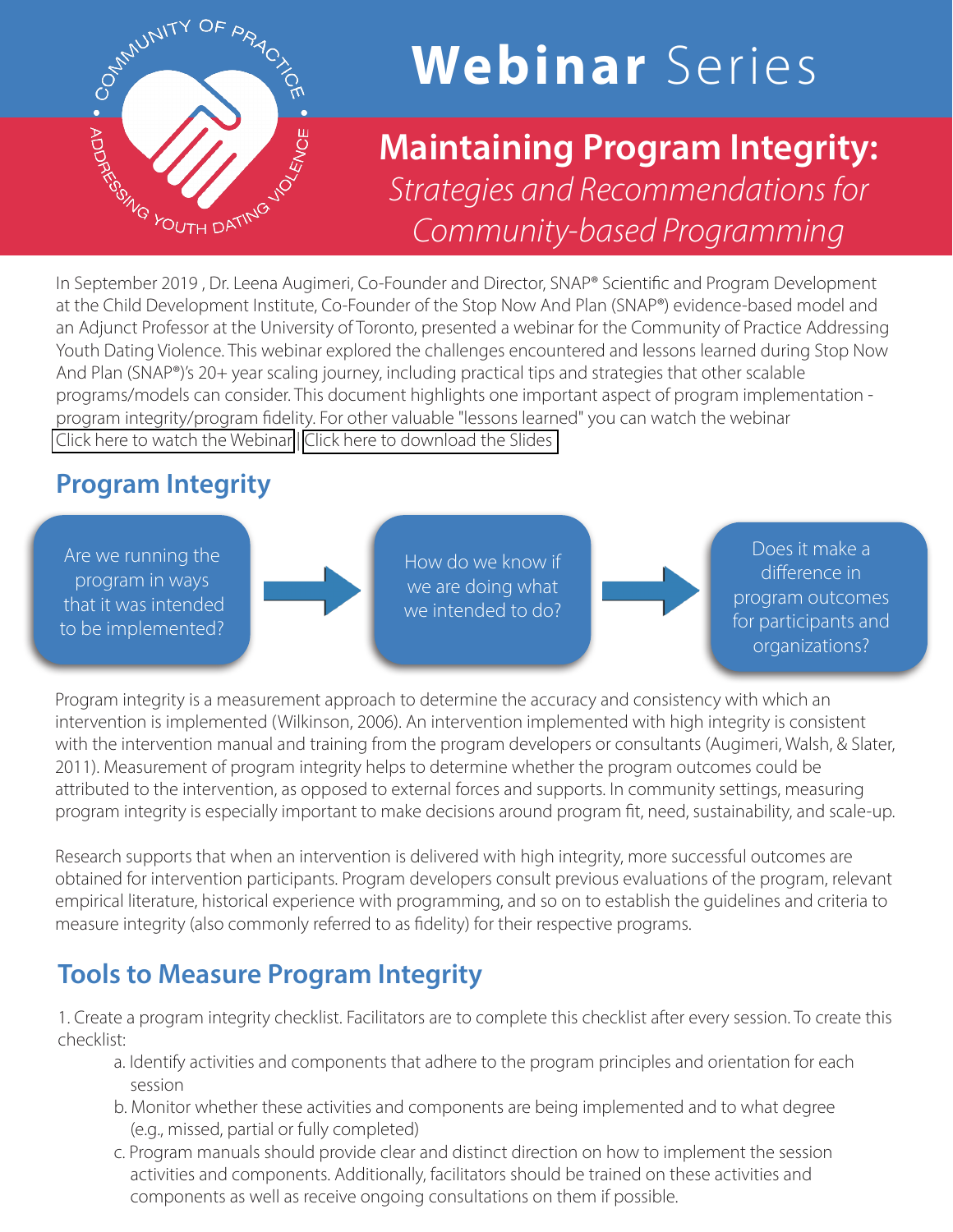- 2. Measure participants' responsiveness
	- a. Monitor participant attendance and engagement for each session
	- b. Measure outcomes pre- and post-program (i.e., what the program intends to change in participants)

## **Predictors of Successful Maintenance of Program Integrity**

- Facilitators' preparedness, experiences, and skills (general and program-specific principles and theoretical orientation)
- Multi-purpose and ongoing program training
	- Program-specific training
		- Learning about the program's philosophy, goals, and principles
		- Explicit and hands-on learning to implement specific session activities, discussions, and related components
	- Specialized training
		- Some organizations may need specialized training to respond to the unique needs of their respective participants (e.g., trauma-informed, cultural safety)
	- Implementation training
		- Participant recruitment and developing referral mechanisms
		- Building partnerships with relevant community stakeholders and engaging caregivers, schools (if applicable)
		- Dealing with potential implementation challenges
	- Booster or refresher training
- The program's fit with the needs and diversity of participants
	- Before training and implementation, program developers should identify adaptationsthat need to be made to make the program applicable to diverse participants within an organization. If the program structure and activities do not align with participants' needs and their lived realities and experiences (e.g., cultural relevancy), then facilitators would experience increasing challenges to adhere to the program integrity while simultaneously honoring participants' diversity and needs.

### **Enhancing the Capacity of Program Facilitators**

- 1. Provide continuous consultation (and/or additional program resources) support to help facilitators
	- a. Adhering to program integrity
	- b. Completing checklists and measures to collect data about program integrity and outcomes
	- c. Dealing with and resolving program implementation issues
- 2. Create a community of practice for facilitators
	- a. Connecting facilitators with other program facilitators in and outside the organization, if possible to discuss successes and lessons learned about implementation and adhering to the program integrity
- 3. Train facilitators about program adaptations versus integrity/fidelity
	- a. The reality is that facilitators may need to make changes or adaptations to programming in the moment. Therefore, there should be program guidelines to assist facilitators in understanding the type of adaptations that could be made in sessions without changing the content and scope of the program and thus, potentially modifying its outcomes for participants. Caution and careful consideration should be taken so that key program ingredients are not significantly altered.